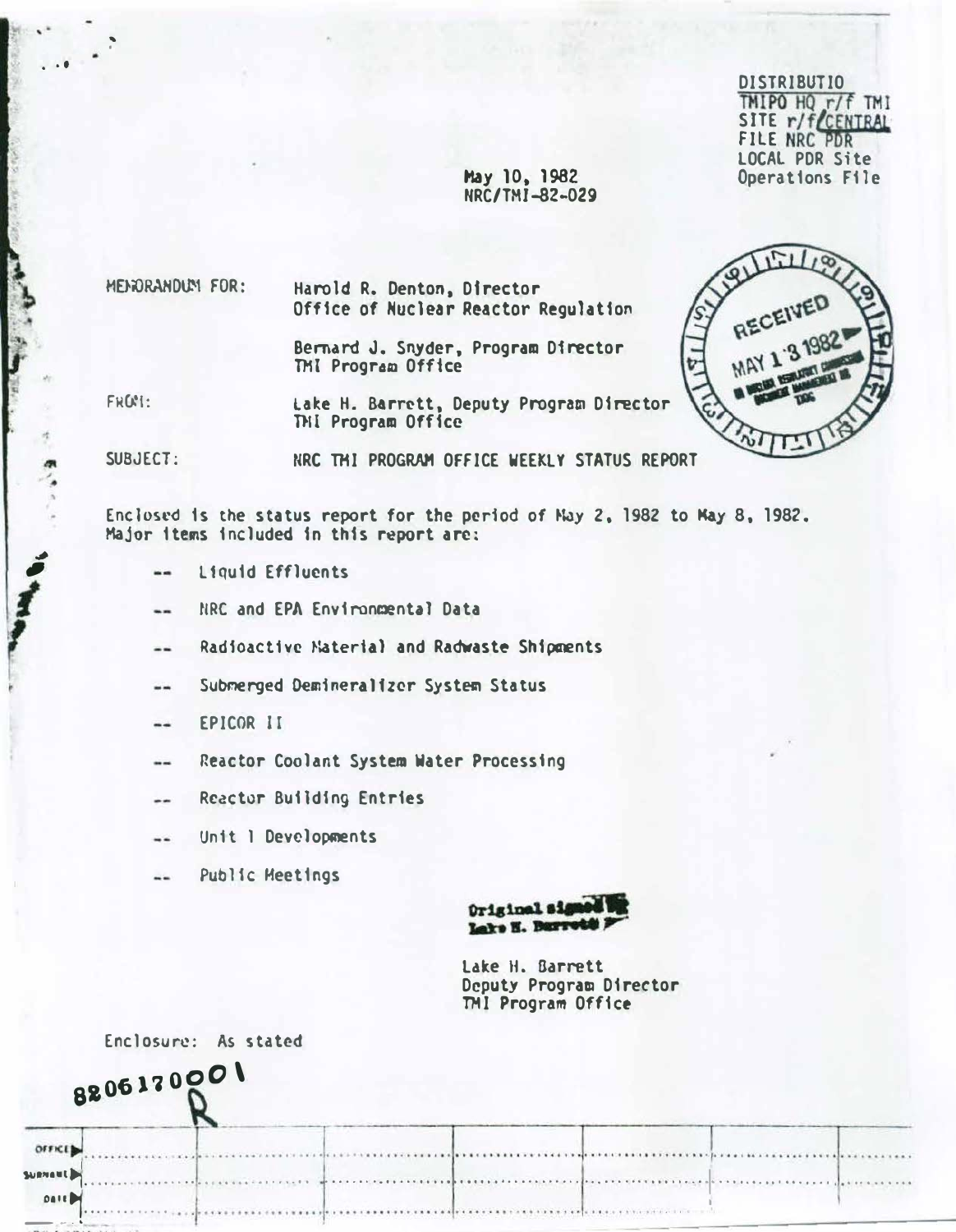-2- Hay 10. 1982

Harold R. Denton Bernard J. Snyder

 $\bullet$   $\circ$ 

cc w/encl: EDO OGC Office Directors Commissioner's Technical Assistants HRR Divtston 01rectors NRR A/D's Regional Directors IE Division Directors TAS EIS THI Program Office Staff (15) PHS EPA DOE Projects Br. 12 Chief. ORPI. RI DRPI Chief, RI Public Affairs. RI State Liaison. RI

| office) TMIPO       | <b>TMIPO</b> | TMIPLUS                  | TAIPPLY | TMIPO ys. | TMIPS AT |
|---------------------|--------------|--------------------------|---------|-----------|----------|
| IRMAMED GKalman: js | RCoffe       |                          |         |           | LBarrett |
| DATE $ 5!/ /82$     | $5/\pi/82$   | $5\frac{\cancel{10}}{3}$ | 5/10/82 | 5/10/82   | 81/b/82  |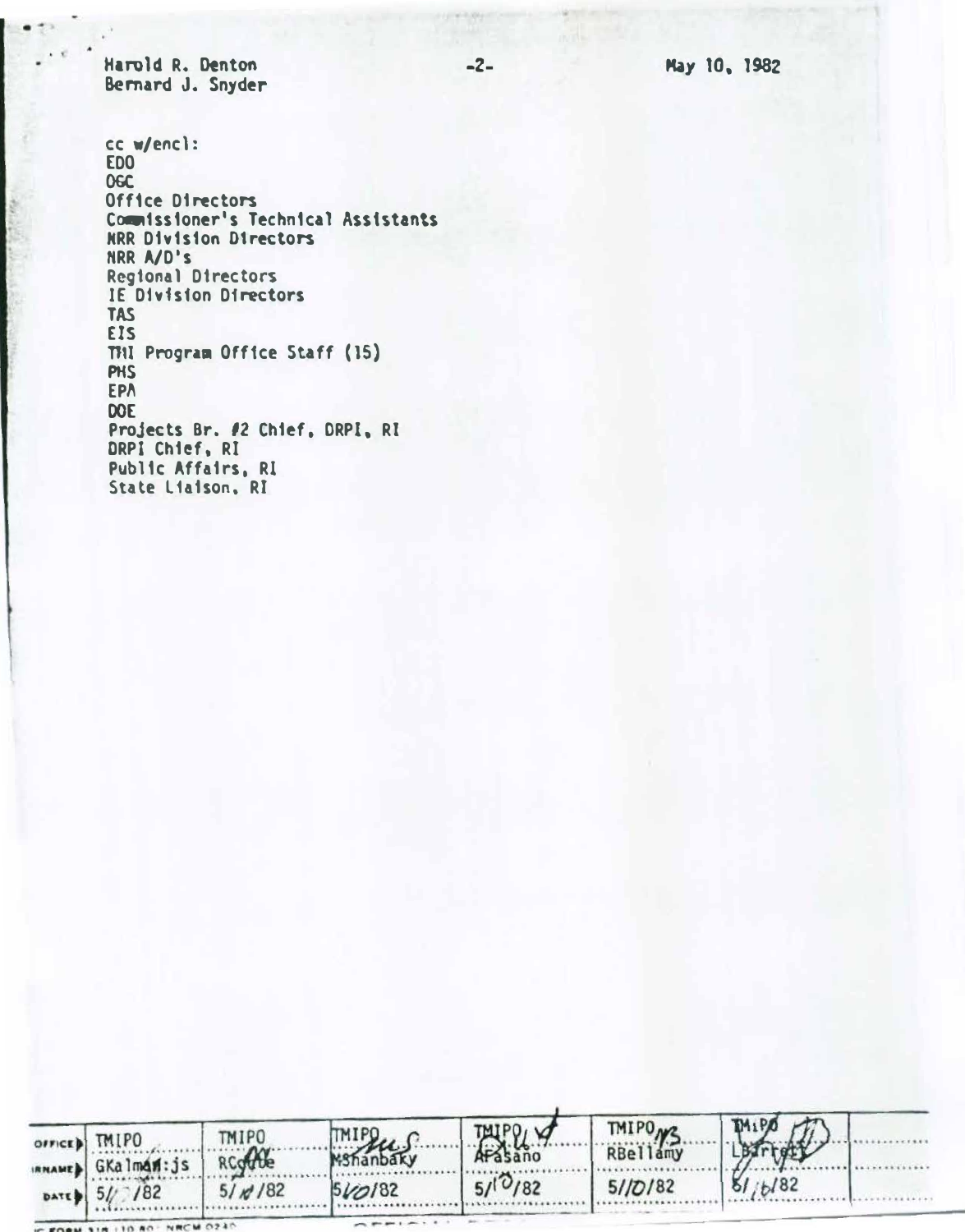# WRC THI FROGRAM OFFICE WEEKLY STATUS REPORT

May 2., 1982 - May 8. 1982

#### Plant Status

Core Cooling Mode: Heat transfer from the reactor coolant system (RCS): loops to reactor building ambient.

Available Core Cooling Modes: Decay heat removal (DHR) systems, Mini OHR (MOHR) system.

RCS Pressure Control Mode: Standby pressure control (SPC) system.

Backup Pressure Control Modes: MOHR and OHR system.

Major Parameters (as of 0500, May 7, 1982) (approximate values) Average Incore Thermocouples: 102°F Maximum Incore Thermocouple: 128°F

RCS Loop Temperatures:

| Hot Leg      | 96°F | $100^{\circ}$ F |
|--------------|------|-----------------|
| Cold Leg (1) | 80°F | 84°F            |
| (2)          | 83°F | 90°F            |

RCS Pressure: 96 psig

Reactor Building: Temperature: 67°F

|  | perature: |  | 67 |
|--|-----------|--|----|
|  | er level: |  | E1 |

Water level: Elevation 282.9 ft. (0.2 ft. from floor)

Pressure: -0.10 psig Airborne Radionuclide Concentrations:

> 4.5 E-7 uCi/cc  $H^3$ (sample taken 5/4/82)

7.8 E-6 uCi/cc Kr<sup>85</sup> (sample taken 5/4/82)

1.8 E-9 uCi/cc particulates (�ample taken 5/�/82)

- -----�-------

#### 1. Effluent and Environmental (Radiological) Information

Liquid effluents from the TMI site released to the Susquehanna Piver after processing, were made within the regulatory limits and in �ccordance with .�RC requirements �nd City of Lancaster Agreement dated February 27. 1980.

During the period Apri1 30. 1982. through May 6. 1982. the effluents contained no detectable radioactivity at the discharge point although individual effluent sources which originated within Unit 2 contained minute amounts of radioactivity. Calculations indicate that less than eleven millionths (0.000011) of a curie of tritium was discharged.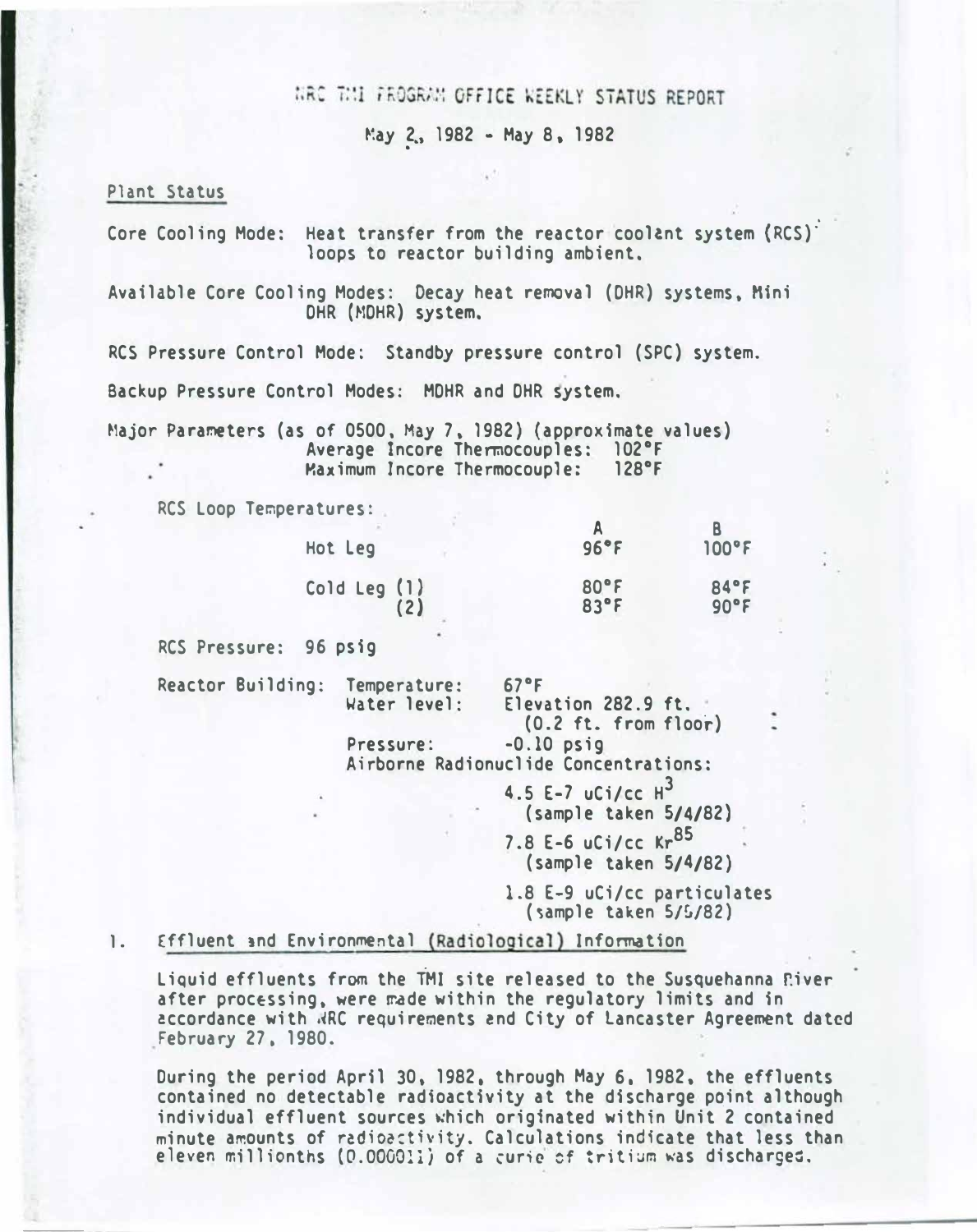#### 2. Environmental Protection Agency (EPA) Environmental Data

Results from EPA monitoring of the environment around the TMI site were as follows:

The EPA measured Kr-85 concentrations ( $pCi/m^3$ ) at several environmental monitoring stations and reported the following results:

| Location                        | April 2, 1982 - April 16, 1982        |  |  |  |  |
|---------------------------------|---------------------------------------|--|--|--|--|
|                                 | $(pCi/m^3)$                           |  |  |  |  |
| Goldsboro<br>Observation Center | 29<br>23                              |  |  |  |  |
| Middletown                      | 32                                    |  |  |  |  |
| Yorkhaven                       | (problem with laboratory<br>analysis) |  |  |  |  |

#### 3. NRC Environmental Data

Results from HRC monitoring of the environment around the TMI site were as follows:

The following are the NRC air sample analytical results for the onsite  $\sim$ continuous air sampler:

| Sample | Period                       | $1 - 131$ $Cs - 137$<br>$(uCi/cc)$ $(uCi/cc)$ |
|--------|------------------------------|-----------------------------------------------|
| HP-318 | April 28, 1982 - May 5, 1982 | $5.6$ E-14 $5.6$ E-14                         |

- 4. Licensee Radioactive Material and Radwaste Shipment
	- On Tue�day, May 4, 1982, two drums containing Unit 1 smear samples and  $-1$ miscellaneous equ1pment were shipped to Babcock and Wilcox, Lynchburg, Virginia.
	- On Thursd�y. May 6, 1982, 73 drums containing Unit 1 and Unit 2  $-1$ contaminat2d launory were shipped to Tri-State Industrial Laundries. Utica, New York.

The State of Washington banned Three Mile Island Unit 2, from use of the U.S. Ecology, Richland, �ashington, burial site and sus�ended the TMl-2 burial permit effective 12:00 (noon), May 5, 1982. This action occurred after U.S. Ecology received a TMI-2 shipment (shipped April 29, 1982) of 74 Low Specific Activity (LSA) waste containers; one container, a 55 gallon drum. had a broker locking ring. and the drum was found open. The drum contained compacted rags and plastic material with a total activity of approximately 0.11 curies. The LSA solid w�ste was pac�aged into a plastic material which was intact upon arrival at the site. The State of Washington inspector at the U.S. Ecology site performed radiological and contamination surveys on the package and founc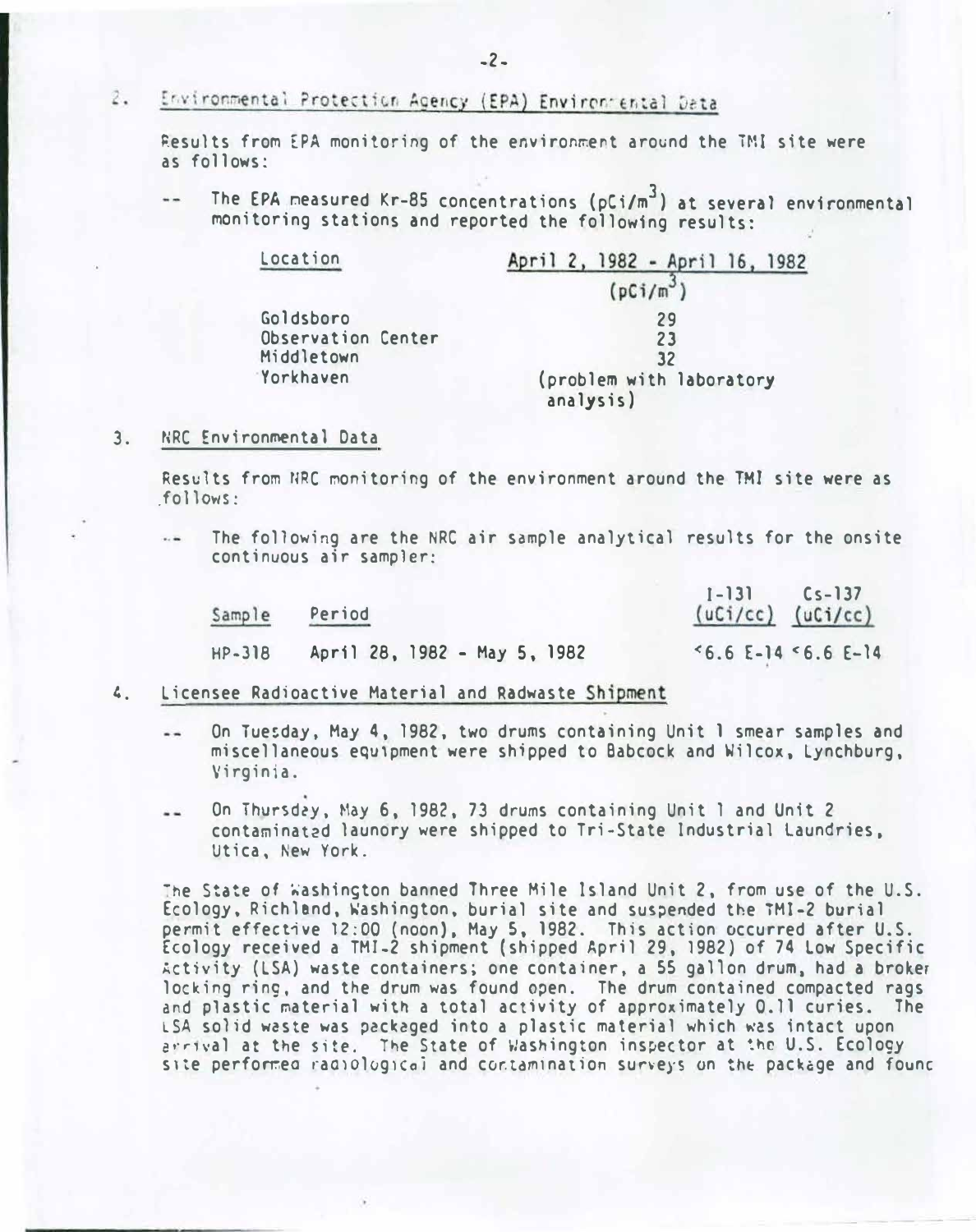that the material within the 55 gallon drum was intact. No loose cor.tamination was detected and the radiation levels on the drum were as specified on the shipping documents. Although no loose radioactive contamination was evidenced, the opening of the 55 gallon drum lid was identified as a violation of the Department of Transportation (DOT) regulations, and prompted the banning action.

#### Major Activities

- 1. Submerged Demineralizer System (SDS). Processing of SDS batch 24 (reactor coolant bleed tank water) was completed on April 29, 1982, and its performanc parameters are included in Attachment 1. Transfer of remaining reactor building sump water to the SDS feed tanks commenced on April 29, 1982 and was terminated on May 2, 1982, when the upper limit of differential pressure  $(\Delta P)$ across the SDS prefilter was reached. This limit was reached after transfer of approximately 36,000 gallons of sump water. The SDS feed prefilter and final filter have been changed to accomodate reactor coolant system (RCS) . 'processing and the SOS system has been flushed to remove residual chemical con�aminants. The w�ter from the reactor building sump will be held in the SOS feed tanks until a sufficient time period is available to process the water without interfering with reactor coolant system processing (see RCS processing).
- 2. EPlCOR II. The EPICOR II system continued to process SOS effluents during th week and its performance parameters are included in Attachment 1.
- 3. Reactor Coolant System (RCS) Water Processing. Engineering and construction efforts by the licensee are continuing in preparation for RCS processing. NRC/TMIPO review of RCS water processing procedures is complete. Recovery Operations Plan Change 14, which addresses chemistry specific�tions for chlorides, dissolved oxygen and dissolved hydrogen is currentJy under review. A functional test for RCS processing through SOS will be performed on May 10, 1982. This is to be a full demonstration test of all modifications and sampling systems for RCS processing. The current target date to commence RCS water processing is May 17, 1982.
- 4. Reactor Buildina Entries. A radiation survey in the reactor building (RB) following the re�val of approximately 36,000 gallons of water from the basement indicated that the water removal did not significantly reduce the general radiation levels on the 305ft. elevation. Areas on the 305 ft. elevation which are not well shielded from the basement (stairwells and metal gratings) did show a substantial gamma dose rate decrease following the water removal. These areas were previously identified as hot spots with do�e rates ranging from 5 R/hr to 28 R/hr. The latest measurements in these areas rangec from 2.2 R/hr to 15 R/hr. The technician who surveyed the 305 ft. elevation accumulated 105 mR in 14 minutes while perfo�ing the survey.

The water level in the basement decreased from approximately six inches to one inch when the 36,000 allons were pumped from the basement to the submerged demineralizer system (SDS) feed tanks. The water transfer was terminated when the feed tank prefilter plugged. The water level in the RB basement is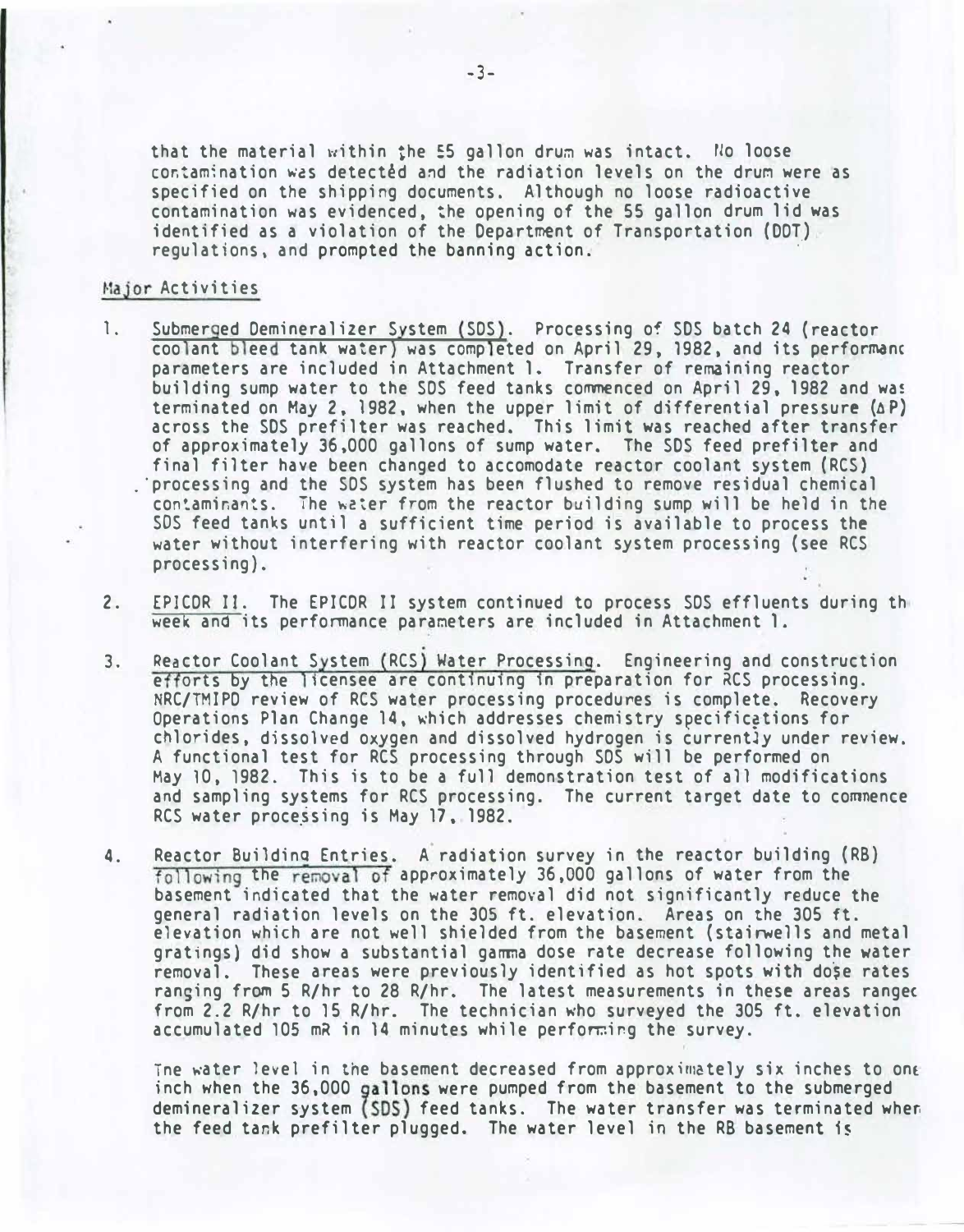expected to increase gradually from reactor coolant system leakage (approximately 100 GPO). Air samples during the last RS entry indicated tha· airborne particulate activity was below the maximum permissible concentratior (MPC) for workers.

Next week RB entries are scheduled for Monday and Thursday, May 10 and 13, 1982. The majority of containment time will be spent assessing the repair requirements on the polar crane.

5. Unit 1 Developments. The licensee has decided to tube expand and reseal virtually all of the 31,000 tubes in the upper tube sheet section of both One Through Steam Generators. The additional work will be performed because further testing has indicated that potential defects were found with a specia test instrument specifically designed and developed for examining the very ends of tubes. Not all 31,000 tubes show indications of damage at the top. but the licensee feels it will be more efficient to reseal all of them, whether or not defects were indicated in the tests. A total of 500 to 700 tubes in the two generators are likely to be plugged and taken out of service permanently.

The repair method involves the use of controlled explosive charges to expand the tubes. The licensee reports that the technique was previously used both in newly constructed heat exchangers and tube repairs in the utility industry {since late 1960's). The length of the tubes to be expanded will be the uppe1 10 inches of the tube in the upper tube sheet area which will extend several inches below the area affected by corrosion. Unit ? reactor vessel and core internal inspection is continuing.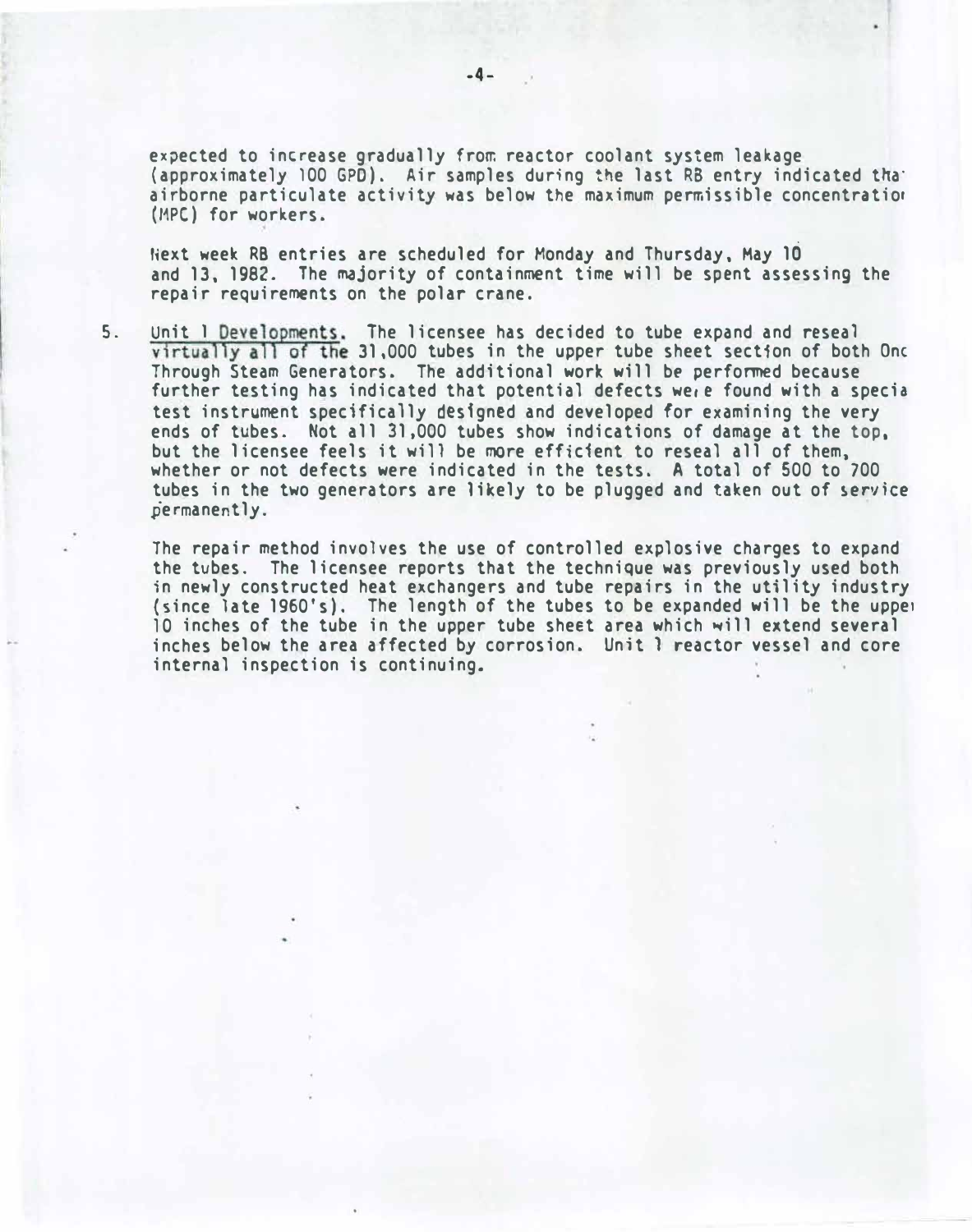### Future Meetings

•

- 1. On May 11, 1982, Lake Barrett will meet with a group of Middletown mothers at discuss issues and concerns related to the cleanup program at TMI Unit 2 and the status of Unit 1.
- 2. On May 11, 1982, Lake Barrett will participate in a panel discussion on TMI issues to be aired on cable television in the Central Pennsylvania area. The discussion is sponsored by the West Shore Council of Governments. Other panelists include, Susan Shanaman, Chairman of State Public Utility Commission; General DeWitt Smith, Director of Pennsylvania Emergency Management Agency; Representative James Wright, Chairman House Select Committee on TMI; representatives from Union of Concerned Scientists; Bipartisan Committee to Vote No; GPUN, and TMI Friends and Family.

•

•